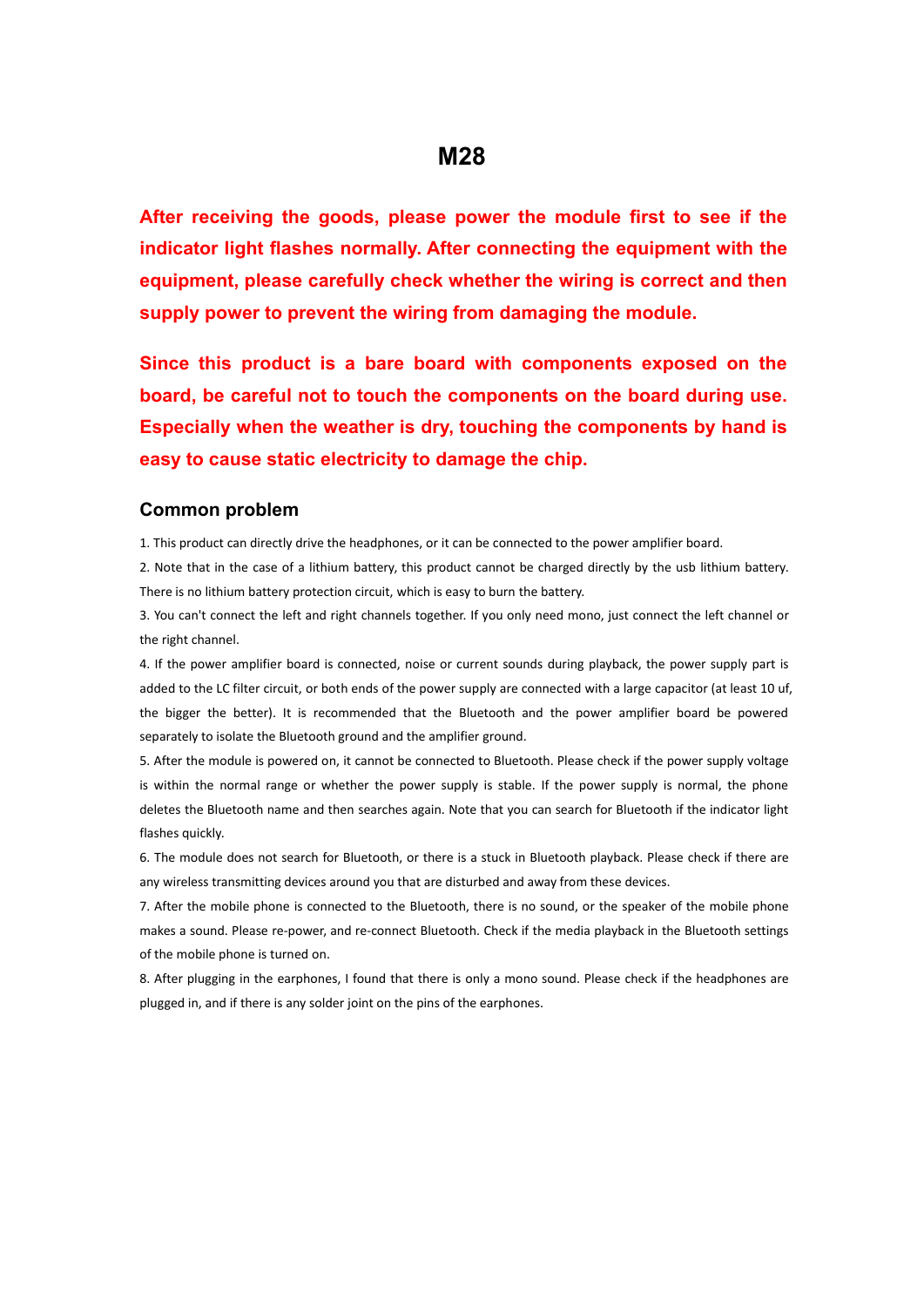

1. Bluetooth V4.2 version, supports Bluetooth automatic connection technology, supports WAV/WMA/FLAC/APE/MP3 lossless decoding, stereo dual channel output.

2. Power supply: It can be directly powered by the MICRO USB Android cable 5V, or it can be connected to a 5V power supply or a 3.7V lithium battery (as shown in the figure above). Note that the 5V and 3.7V power supply interfaces are different. 5V is connected to 5V and GND, and the 3.7V lithium battery is connected to VBAT and GND.

3. After the module is powered on, the mobile phone searches for the Bluetooth name MH-M28, and when it is connected to Bluetooth, it can play music.

4. Module blue indicator light:

When the Bluetooth is not connected, the indicator light flashes quickly;

When the Bluetooth connection is on, the indicator light is always on;

When the Bluetooth is playing, the indicator light flashes slowly.

5. Audio output: The earphone can be directly connected to the 3.5mm audio interface, or it can be wired for the audio input of the power amplifier board (the interface L/R/AGND can be directly wired as shown).

## $MH-M28:$

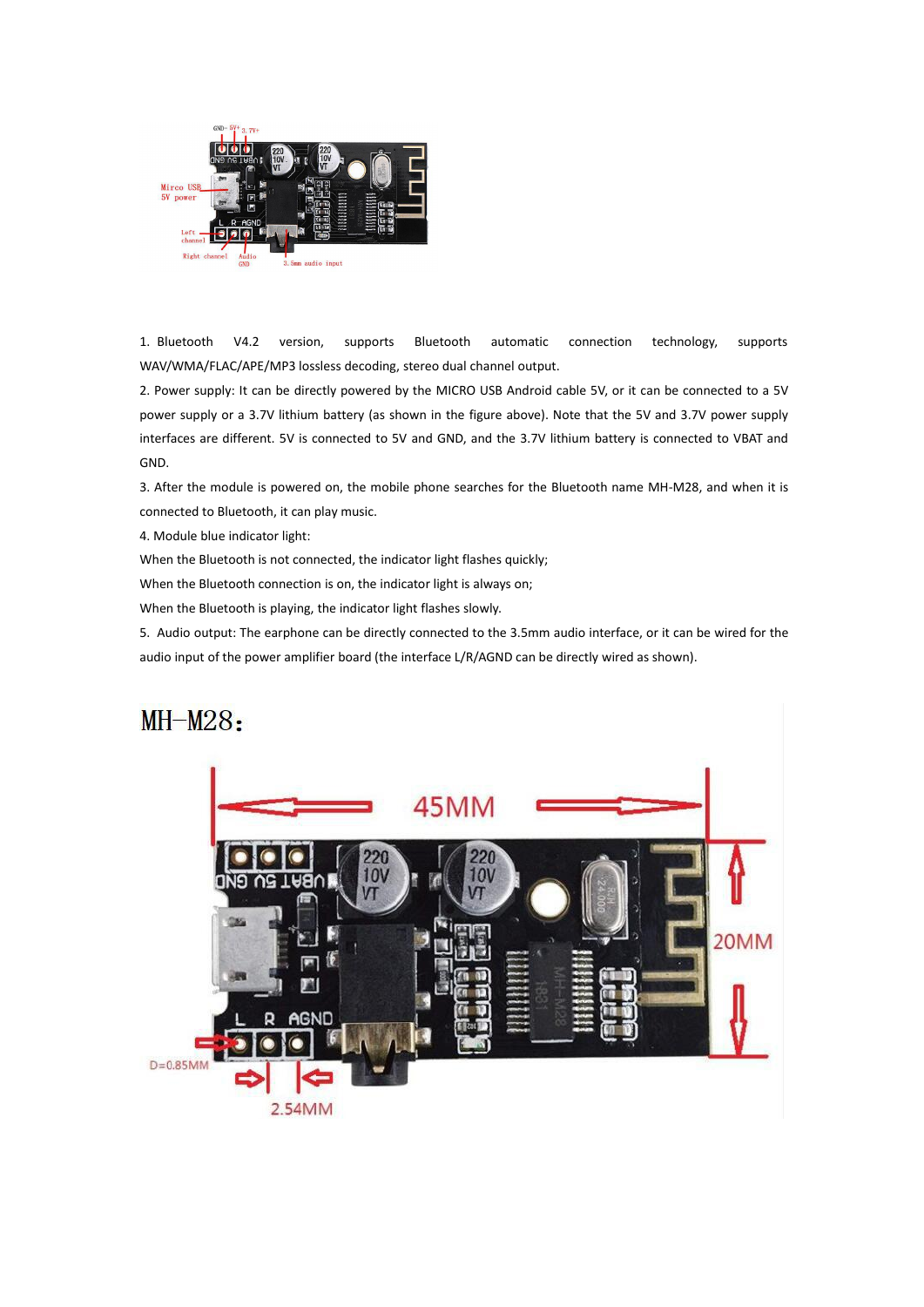

|                | Pin number  Pin header | <b>Description</b>                |
|----------------|------------------------|-----------------------------------|
|                | 5V                     | Power positive 5V                 |
| $\overline{2}$ | <b>GND</b>             | Negative power supply             |
| 3              | <b>VBAT</b>            | Lithium battery positive 3.7-4.2V |
| 4              |                        | Left channel output               |
| 5              | R                      | Right channel output              |
| 6              | <b>AGND</b>            | Audio ground                      |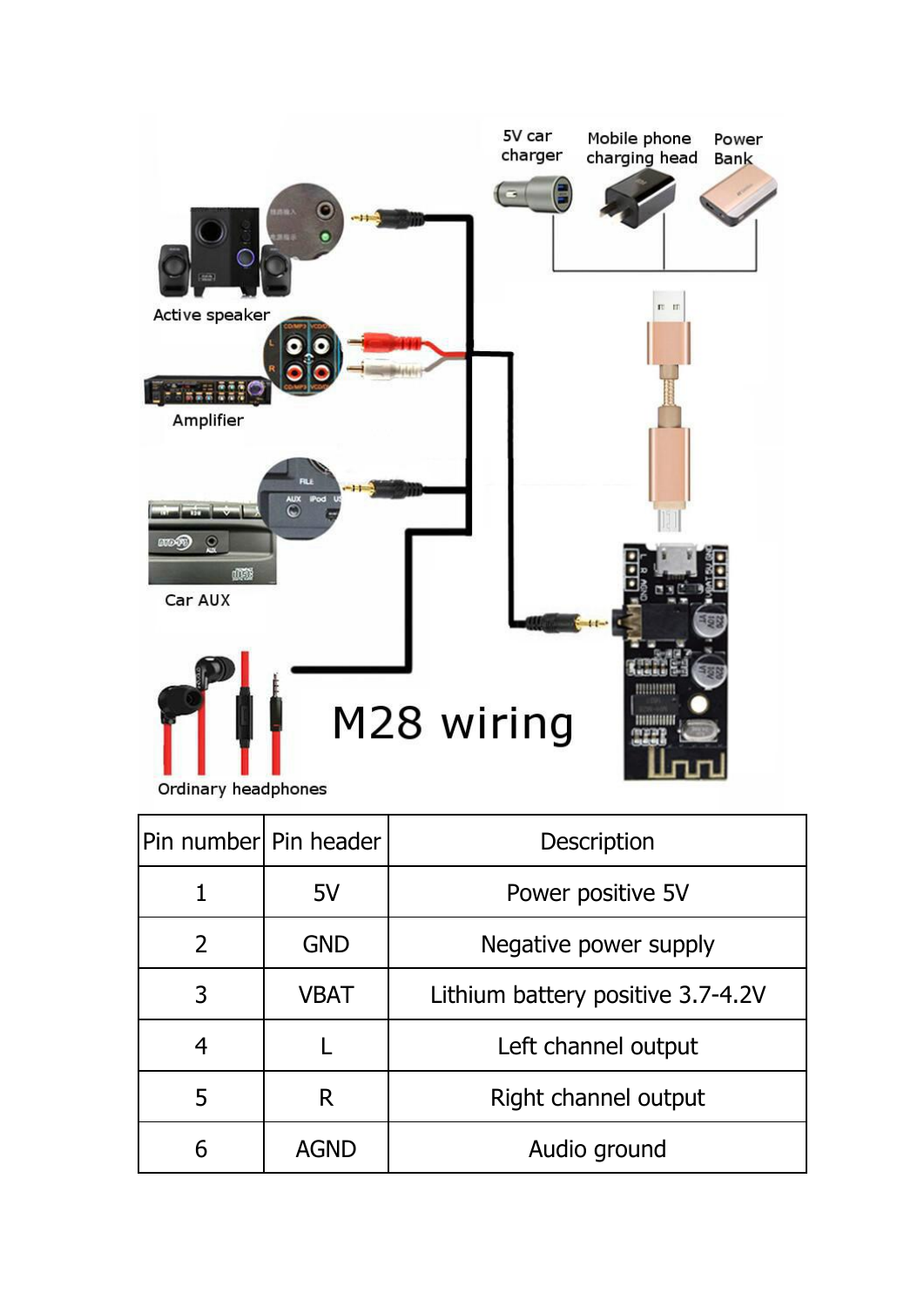1. Power supply: You can directly use the MICRO USB Android cable 5V for direct power supply, or you can also connect 5V power supply or 3.7V lithium battery (as shown below). Note that the 5V and 3.7V power supply interfaces are different. The 5V voltage is connected to 5V and GND, and the 3.7V lithium battery is connected to VBAT and GND.

2. Audio output: The earphone can be directly connected to the 3.5mm audio interface, or it can be wired for the audio input of the power amplifier board (the interface L/R/AGND can be directly wired as shown).



## **Note:**

1. If noise occurs during playback, the Bluetooth audio module has a very high power requirement, which will affect the quality of the audio. It is recommended to use a linear regulated power supply. If you are using a DC-DC switching power supply (such as a mobile phone charger), it is recommended to add an LC filter circuit (as shown below) to reduce power supply harmonic interference.



2. Signal interference: The Bluetooth antenna is extremely vulnerable to high frequency or strong electromagnetic signals, and should be placed away from the place where the wireless device is sent. And the board can't be close to metal objects, keeping a certain distance.

3. If there is current sound in the power amplifier board, the cause is ground wire interference. It is recommended that the output of the Bluetooth module should not be plugged in. It is necessary to solder the wire, especially the ground wire, and the wire should not be too long, the shorter the better. , try to be thicker.